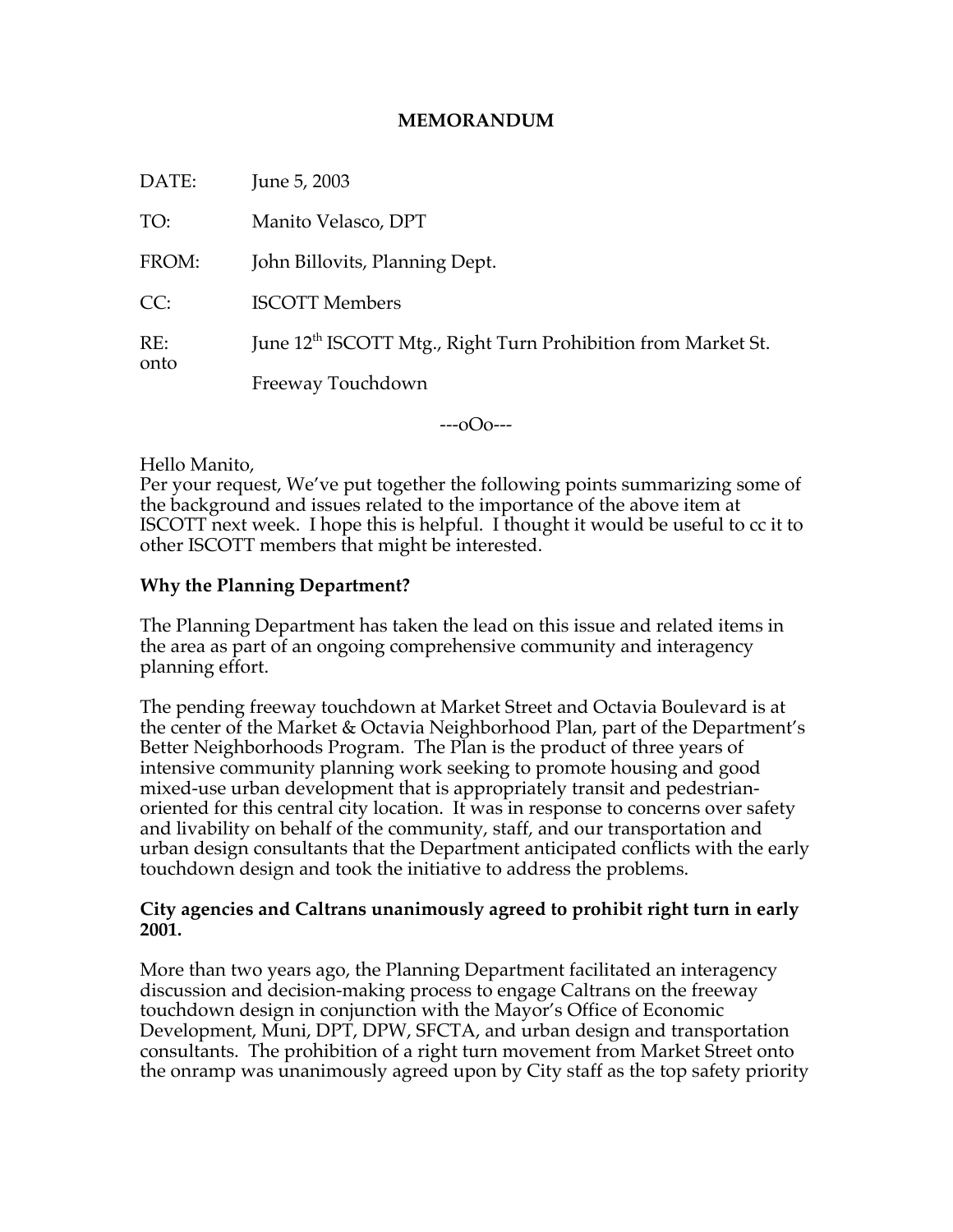in January 2001. In the following early months of 2001, Caltrans agreed to prohibit this movement and designed it out of the structure - settling the issue.

A prohibition on right turns here has been assumed and carried forward ever since, not only in the Market & Octavia Plan draft, but in the expectations of the hundreds of participating members of the public, neighborhood groups, advocacy organizations and various public agencies.

At the suggestion of DPT staff, we are providing the following points outlining some of the issues supporting the right turn prohibition at this unusual location.

- *Published plan, history of community process and understanding.* The elimination of the right turn has been published in the city's Market  $\&$ Octavia Better Neighborhoods Plan. This lengthy community process, in addition to interagency communication, has had this as a fundamental understanding for at least two years. Because this has been considered a settled issue, changing this decision would necessitate going back out to the public to change the project, introducing delay.
- *Caltrans design and understanding. Potential project delay to introduce right turn.* Caltrans has designed the freeway touchdown to *not* accommodate a right turn from Market Street. Earlier designs had incorporated such a movement but were very problematic from a pedestrian safety, bicycle safety, and urban design standpoint, and were eliminated, at the unified request of the City. At this point Caltrans is neither expecting nor desirous of re-introducing a right turn from Market Street onto the freeway, and doing so would introduce additional delay to the project.
- *Bicycle safety.* Banning the right turn is necessary to avoid creating significant negative conflicts for bicycle traffic: There are currently bike lanes on Market Street and a regular flow of cyclists; Market Street is the most important and heavily used street for bicycle transportation in the city. As the freeway touchdown is on a sloping section of Market Street, cyclists are coming downhill with significant momentum; introducing a turning and merging conflict across this cyclist momentum would produce dramatic conflicts more serious in nature than average turning conflicts. The current movement on Market at Duboce of motor vehicle traffic merging across bicycle traffic and turning toward the freeway is a better location (being at the crest of a hill, rather on the down-slope) for such movements.
- *Pedestrian Safety and Convenience.* As Market Street is San Francisco's primary pedestrian street and this intersection is the heart of the Market & Octavia Better Neighborhoods Plan area, ensuring pedestrian priority and safety is most important. This area indeed has significant pedestrian traffic, which will only increase with the redevelopment of former freeway parcels with housing, retail and other uses. Further, there are many community facilities in the area which are frequented by more atrisk pedestrians, such as elderly and disabled persons. Prohibiting the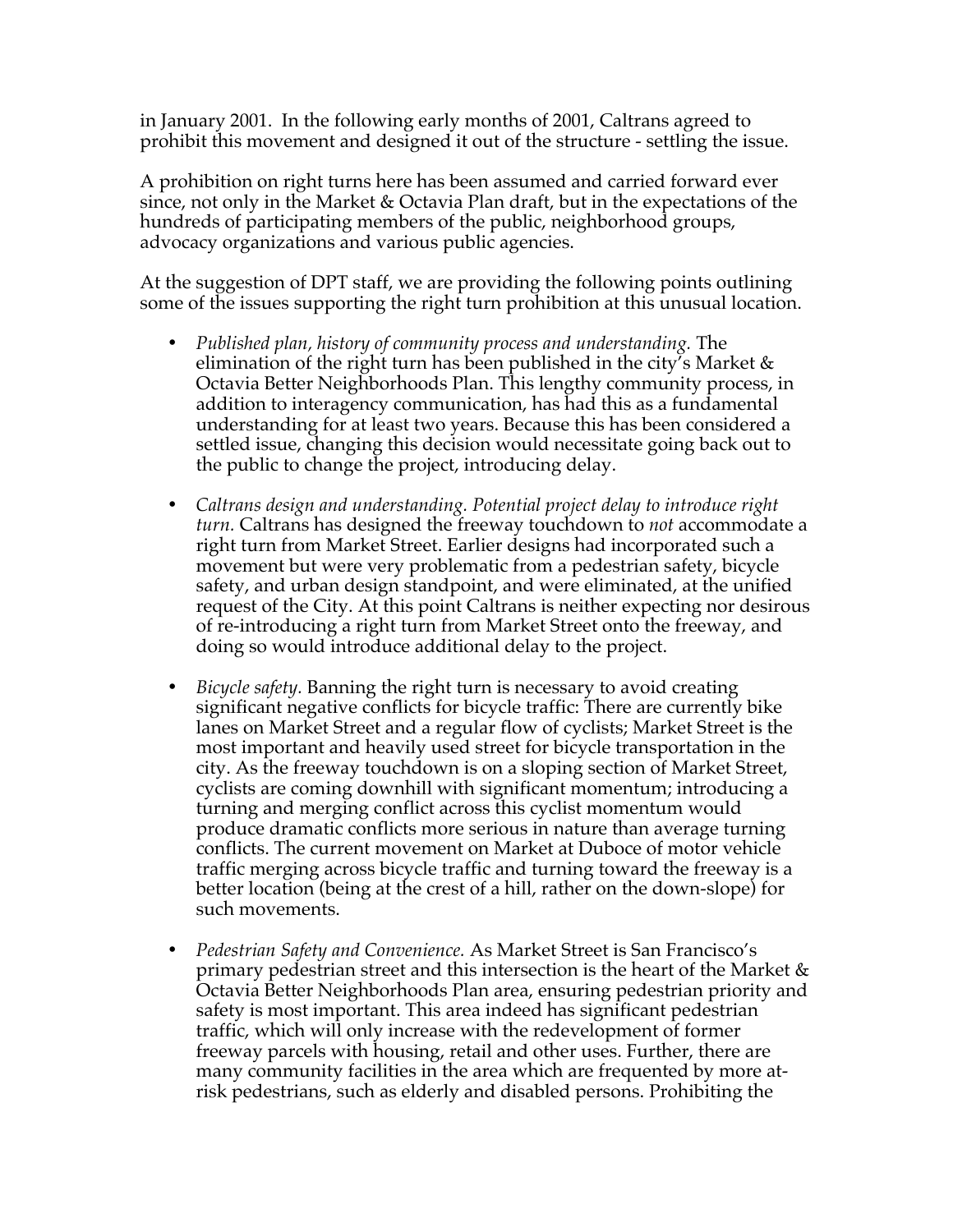right turn from Market Street will be an essential step in keeping this heavily trafficked intersection safe for pedestrians, as the movement along Market is the most important for those on foot. Allowing the right turn onto the freeway would likely also require a separate arrow signal phase which would prohibit pedestrians from crossing the street, adding greater inconvenience for those on foot. The initial Caltrans plans for allowing the right turn led to the conclusion that the related conflicts would necessitate either the prohibition of pedestrian access on Market Street (and unacceptable proposition) or the elimination of the right turn (which was preferred by all parties). Narrowing the intersection, roadway crosssections, and pedestrian crossings in all directions is critical to making the complex intersection pedestrian-friendly and prevent traffic movements from overwhelming the character of this important urban center.

- *Simplifying complex intersection.* An interface of a freeway with city streets is very difficult to make pedestrian-friendly; mitigation and elimination of avoidable conflicts of traffic with the surrounding urban activity is critical. This is a complex intersection that will have heavy traffic, and simplifying this intersection by prohibiting right turns will be necessary to make the area appropriate as the heart of a pedestrian-oriented fine-grained neighborhood.
- *Narrowing sidewalk, impact on plaza.* Allowing the right turn would require cutting back the sidewalk (a politically very unpopular proposition) to create a right-turn lane necessary to accommodate the high volumes of traffic that would be attracted to this freeway access instead of using the existing Duboce connection. Narrowing the sidewalk would be a significant degradation of the planned triangular plaza at the intersection of Elgin Park and Market Street (included both as part of the Octavia Boulevard project and included in the Better Neighborhoods Plan), on the west side of the freeway touchdown, and also require an offset crosswalk.
- *Impact on transit.* Market Street is a critical Transit Preferential Street (designated so in the General Plan). The heavily-used F-line streetcar uses this portion of Market, but there is no dedicated transit-only diamond lane. Allowing the right turn onto the freeway would encourage the use of Market as a freeway access route (especially diverting traffic currently turning right at Duboce) and would cause significant queues near the onramp and delays to transit (and other modes).
- *Policies discouraging auto traffic on Market Street.* There are long-standing city policies discouraging looking to Market Street as a primary traffic route, especially traffic heading eastbound toward downtown. Because a right-turn here would only be two blocks past the existing right-turn at Duboce to access the freeway, it would not serve any additional traffic on Market but rather would divert and encourage *more* freeway-bound traffic *onto* Market Street (which would be attracted from using Duboce due to perceived greater convenience).